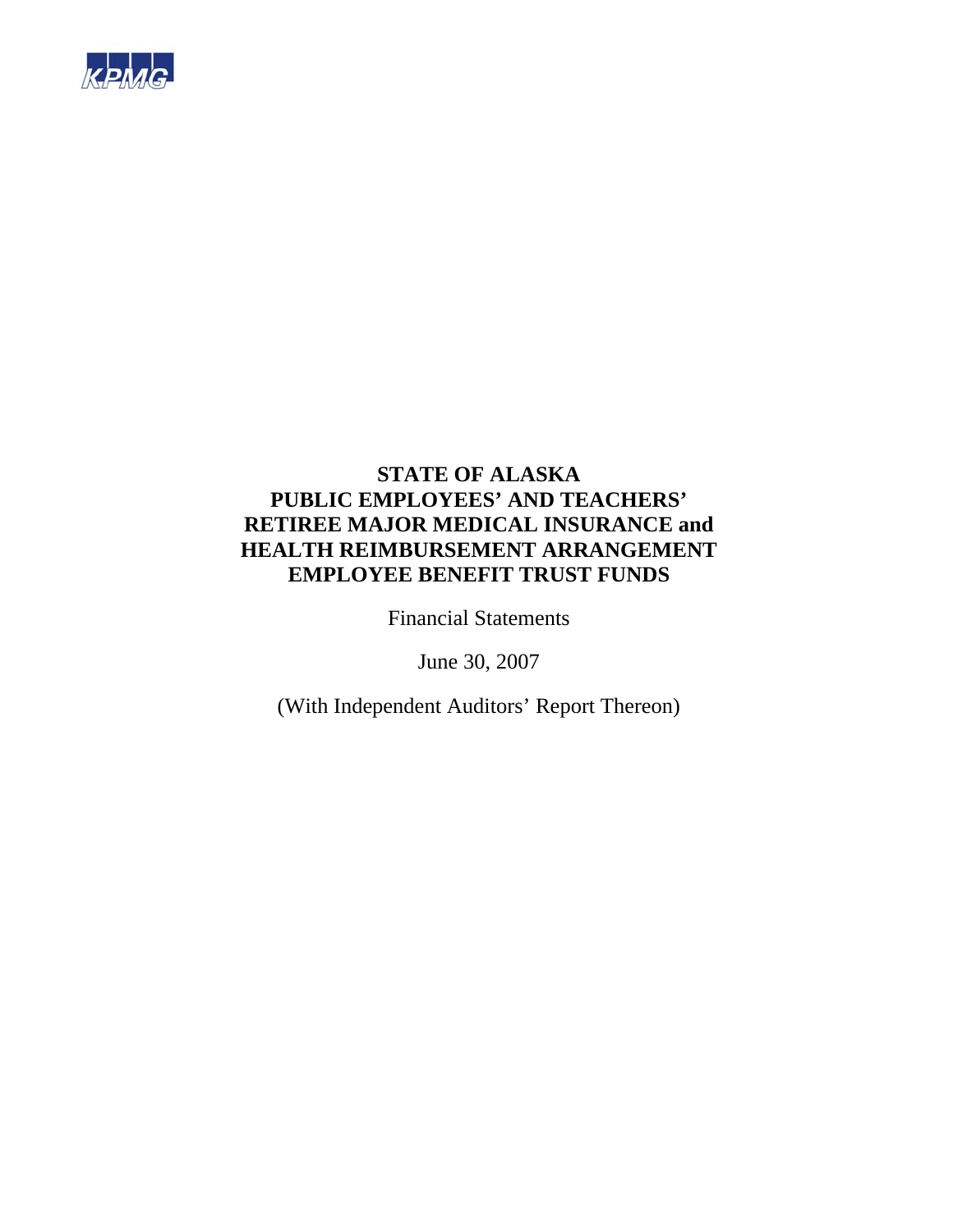June 30, 2007

## **Table of Contents**

**Page** 

| <b>Independent Auditors' Report</b>                  |          |
|------------------------------------------------------|----------|
| Management's Discussion and Analysis                 | $2 - 5$  |
| <b>Statements of Fiduciary Net Assets</b>            | 6        |
| <b>Statements of Changes in Fiduciary Net Assets</b> | $\tau$   |
| <b>Notes to Financial Statements</b>                 | $8 - 17$ |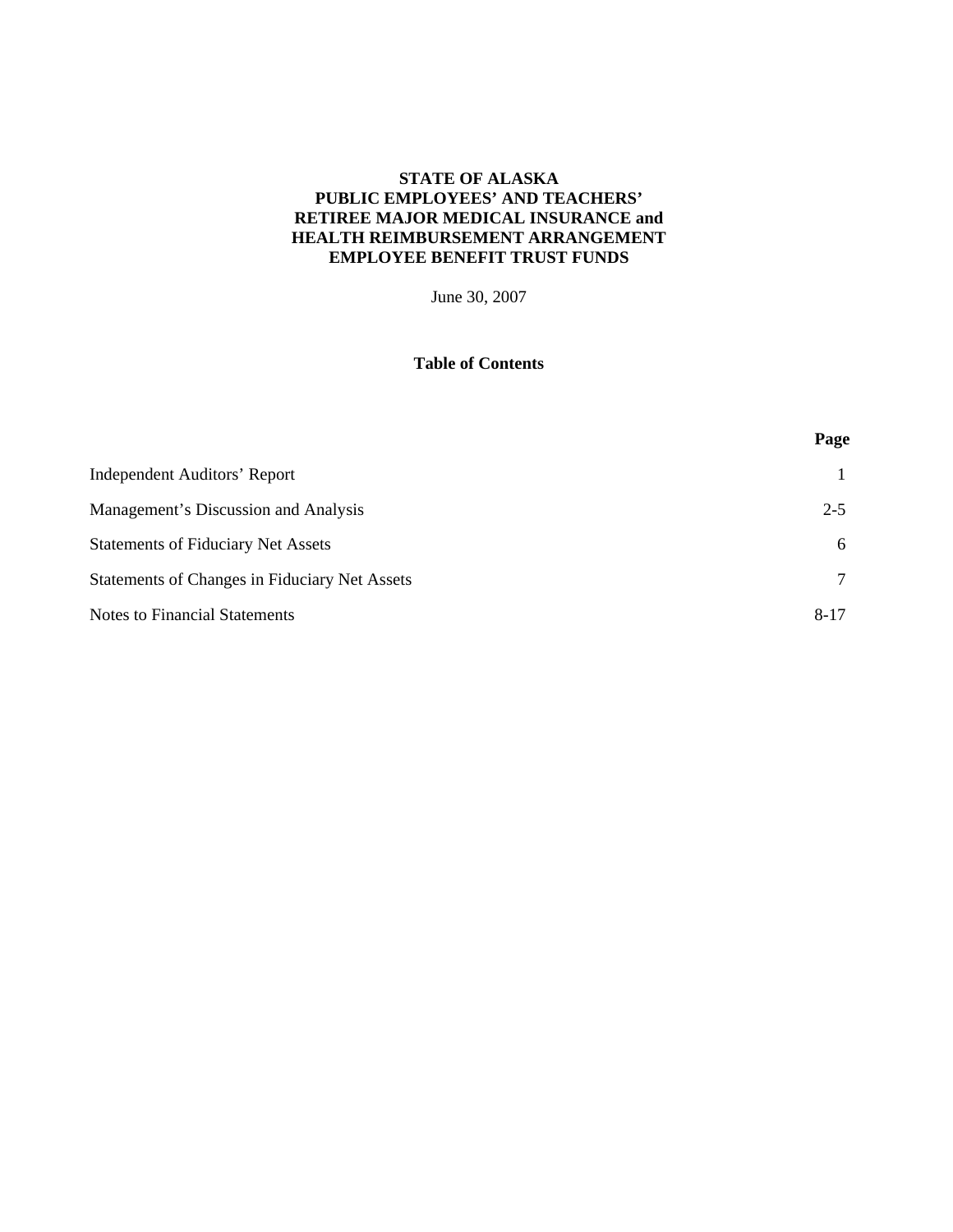

**Independent Auditors' Report KPMG LLP**  Suite 600 701 West Eighth Avenue Anchorage, AK 99501

Division of Retirement and Benefits and Members of the Alaska Retirement Management Board State of Alaska Public Employees' and Teachers' Retiree Major Medical Insurance and Health Reimbursement Arrangement Employee Benefit Trust Funds

We have audited the accompanying statements of fiduciary net assets of the State of Alaska Public Employees' and Teachers' Retiree Major Medical Insurance and Health Reimbursement Arrangement Employee Benefit Trust Funds (Funds), as of June 30, 2007, and the related statements of changes in fiduciary net assets for the year then ended. These financial statements are the responsibility of the Funds' management. Our responsibility is to express an opinion on these financial statements based on our audits.

We conducted our audits in accordance with auditing standards generally accepted in the United States of America. Those standards require that we Fund and perform the audits to obtain reasonable assurance about whether the financial statements are free of material misstatement. An audit includes consideration of internal control over financial reporting as a basis for designing audit procedures that are appropriate in the circumstances, but not for the purpose of expressing an opinion on the effectiveness of the internal control over financial reporting. Accordingly, we express no such opinion. An audit includes examining, on a test basis, evidence supporting the amounts and disclosures in the financial statements. An audit also includes assessing the accounting principles used and significant estimates made by management, as well as evaluating the overall financial statement presentation. We believe that our audits provide a reasonable basis for our opinion.

As discussed in note 1, the financial statements present only the State of Alaska Public Employees' and Teachers' Retiree Major Medical Insurance and Health Reimbursement Arrangement Employee Benefit Trust Funds and do not purport to, and do not present fairly the fiduciary net assets of the Public Employee or Teachers' Retirement Systems as of June 30, 2007 or the changes therein, in conformity with US Generally Accepted Accounting Principles.

In our opinion, the financial statements referred to above present fairly, in all material respects, the fiduciary net assets of the State of Alaska Public Employees' and Teachers' Retiree Major Medical Insurance and Health Reimbursement Arrangement Employee Benefit Trust Funds, as of June 30, 2007, and the changes in fiduciary net assets for the year then ended in conformity with accounting principles generally accepted in the United States of America.

The accompanying required supplementary information of management's discussion and analysis on pages 2 to 7 are not a required part of the basic financial statements but are supplementary information required by accounting principles generally accepted in the United States of America. We have applied certain limited procedures, which consisted principally of inquiries of management regarding the methods of measurement and presentation of the required supplementary information. However, we did not audit the information and express no opinion on it.



November 20, 2007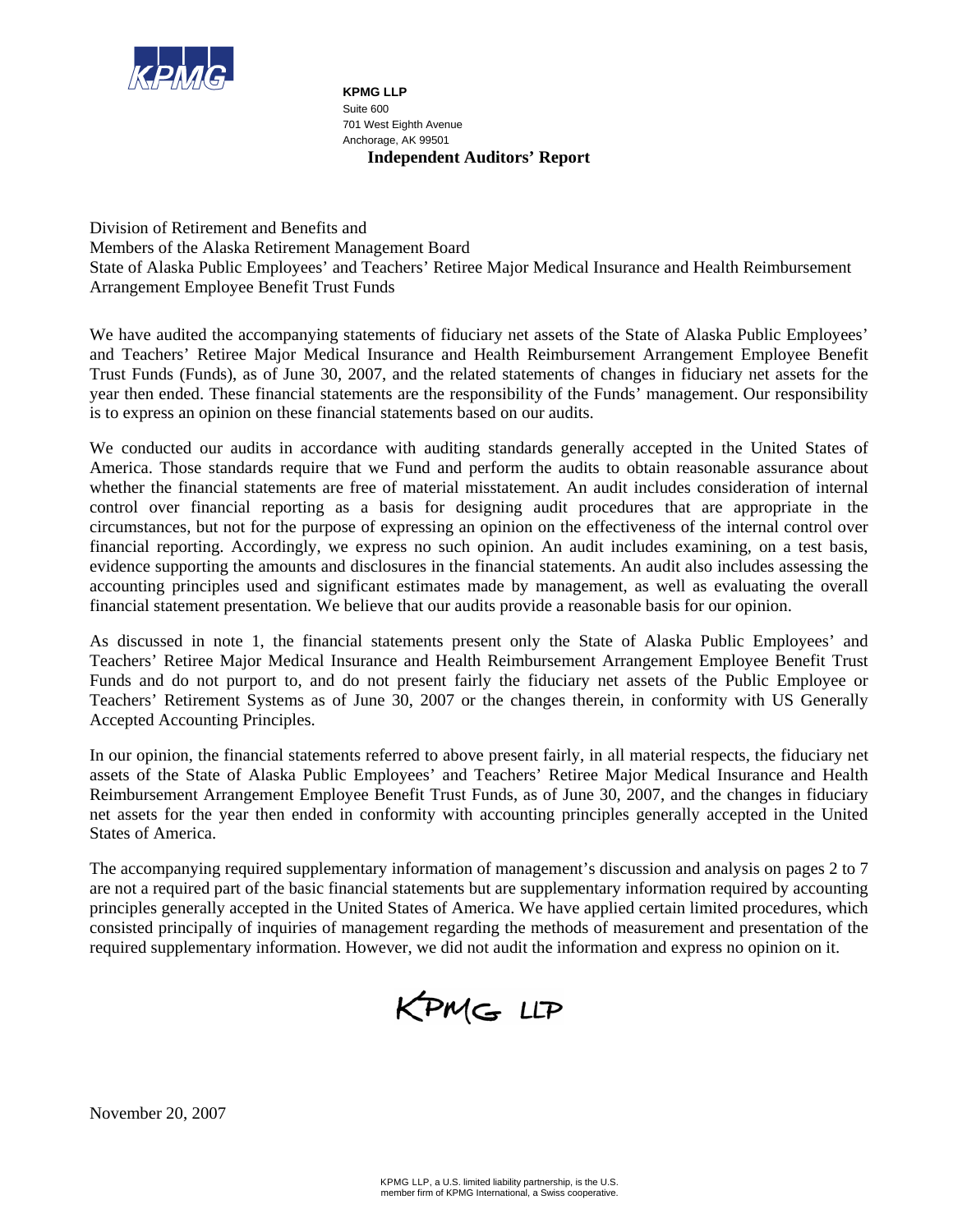Management's Discussion and Analysis

June 30, 2007

This section presents management's discussion and analysis (MD&A) of the State of Alaska Public Employees' and Teacher's Retiree Major Medical Insurance (RMP) and Health Reimbursement Arrangement (HRA) Employee Benefit Trust Funds' (Funds) financial position and performance for the year ended June 30, 2007. This section is presented as a narrative overview and analysis. Please read the MD&A in conjunction with the financial statements to better understand the financial condition and performance of the Funds during the fiscal year ended June 30, 2007.

#### **The Funds**

The Retiree Major Medical Insurance Fund was created by State of Alaska Statutes effective July 1, 2006, to allow eligible members who retire directly from the Fund to obtain medical benefits. The RMP provides major medical benefits to teachers, employees of the state, political subdivisions of the state and public organizations of the state who first become members of the PERS or TRS defined contribution Funds on or after July 1, 2006.

The Health Reimbursement Arrangement Fund was created by State of Alaska Statutes effective July 1, 2006, to allow medical care expenses to be reimbursed from individual savings accounts established for eligible persons. The HRA is established for teachers, employees of the state, political subdivisions of the state, and public organizations of the state who first become members of the PERS or TRS defined contribution Fund on or after July 1, 2006.

The Commissioner of the Department of Administration or the commissioner's designee is responsible for the Funds' administration. The Alaska Retirement Management Board (ARMB) is fiduciary of the funds and is responsible for the specific investment of moneys in the Funds.

#### **Financial Highlights**

*RMP* 

Total assets exceeded its total liabilities by \$1,644,770 at the close of fiscal year 2007.

Contributions received totaled \$1,603,166 during fiscal year 2007.

Net investment income totaled \$41,604 during fiscal year 2007.

No benefit expenses were paid during fiscal year 2007.

#### *HRA*

Total assets exceeded its total liabilities by \$3,509,594 at the close of fiscal year 2007.

Contributions received totaled \$3,412,444 during fiscal year 2007.

Net investment income totaled \$97,150 during fiscal year 2007.

No benefit expenses were paid during fiscal year 2007.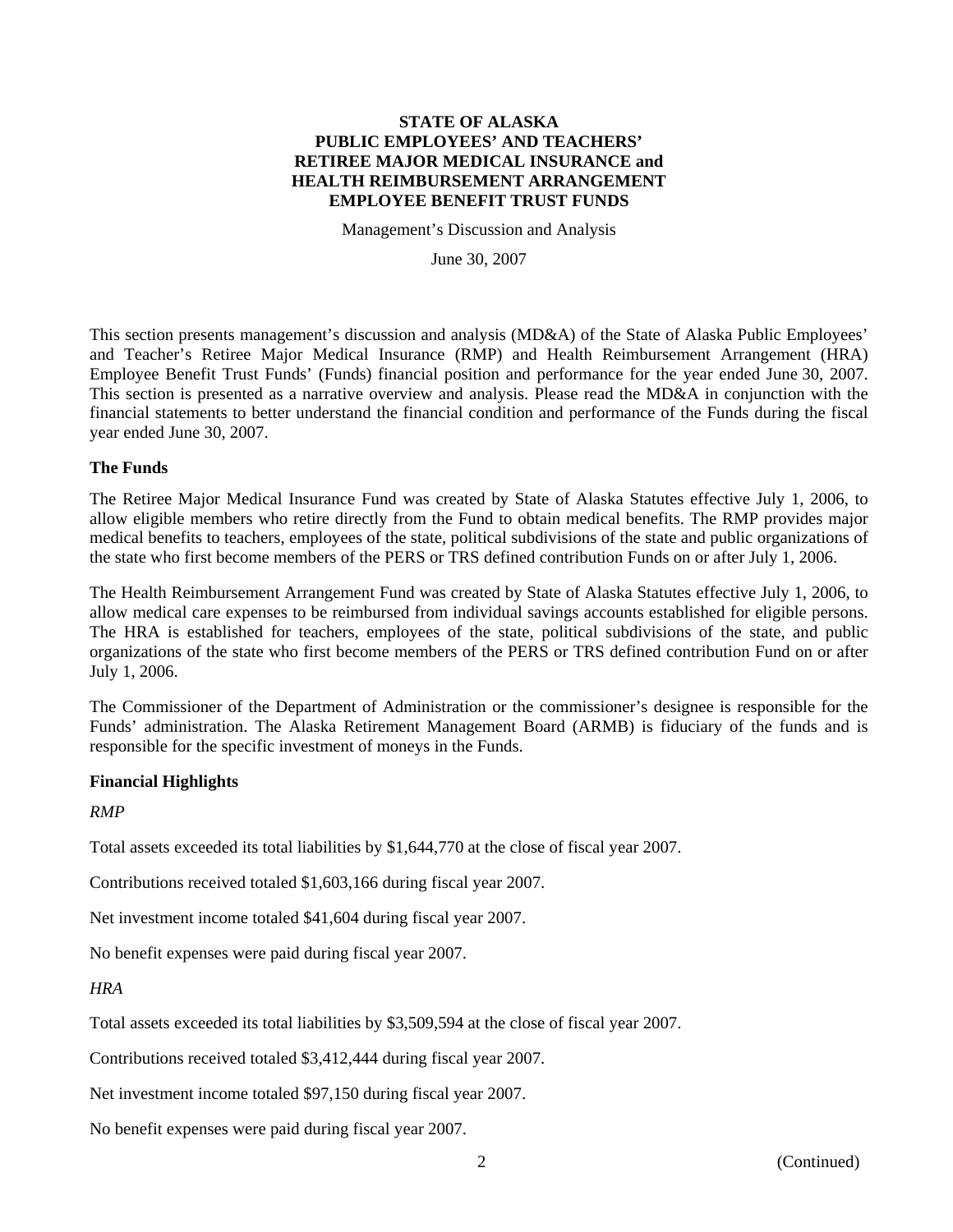Management's Discussion and Analysis

June 30, 2007

#### **Overview of the Financial Statements**

This discussion and analysis is intended to serve as an introduction to the Funds' basic financial statements. The Funds basic financial statements are comprised of three components: (1) statement of fiduciary net assets, (2) statement of changes in fiduciary net assets, and (3) notes to financial statements.

*Statements of Fiduciary Net Assets* – These statements present information regarding the Funds' assets, liabilities, and net assets. Net assets represent the total amount of assets less the total amount of liabilities.

*Statements of Changes in Fiduciary Net Assets* – These statements present how the Funds' net assets changed during the fiscal year as a result of contributions, investment income, benefit payments, administrative deductions, and transfers.

The above statements represent resources available for investment and payment of benefits as of the fiscal year– end and the sources and uses of those funds during the fiscal year.

*Notes to Financial Statements* – The notes to the financial statements are an integral part of the financial statements and provide additional detailed information and schedules to better understand the Funds' financial statements.

**Net Assets**

#### **Condensed Financial Information**

|                            |   | 1.1.1.1.1.1.7.1.1.1.1 |            |  |  |  |
|----------------------------|---|-----------------------|------------|--|--|--|
|                            |   | 2007                  |            |  |  |  |
| <b>Description</b>         |   | <b>RMP</b>            | <b>HRA</b> |  |  |  |
| Assets:                    |   |                       |            |  |  |  |
| Cash and receivables       | S | 287,038               | 527,330    |  |  |  |
| Investments, at fair value |   | 1,357,732             | 2,982,264  |  |  |  |
| Total assets               |   | 1,644,770             | 3,509,594  |  |  |  |
| Liabilities:               |   |                       |            |  |  |  |
| Total liabilities          |   |                       |            |  |  |  |
| Total net assets           |   | 1.644.770             | 3,509,594  |  |  |  |
|                            |   |                       |            |  |  |  |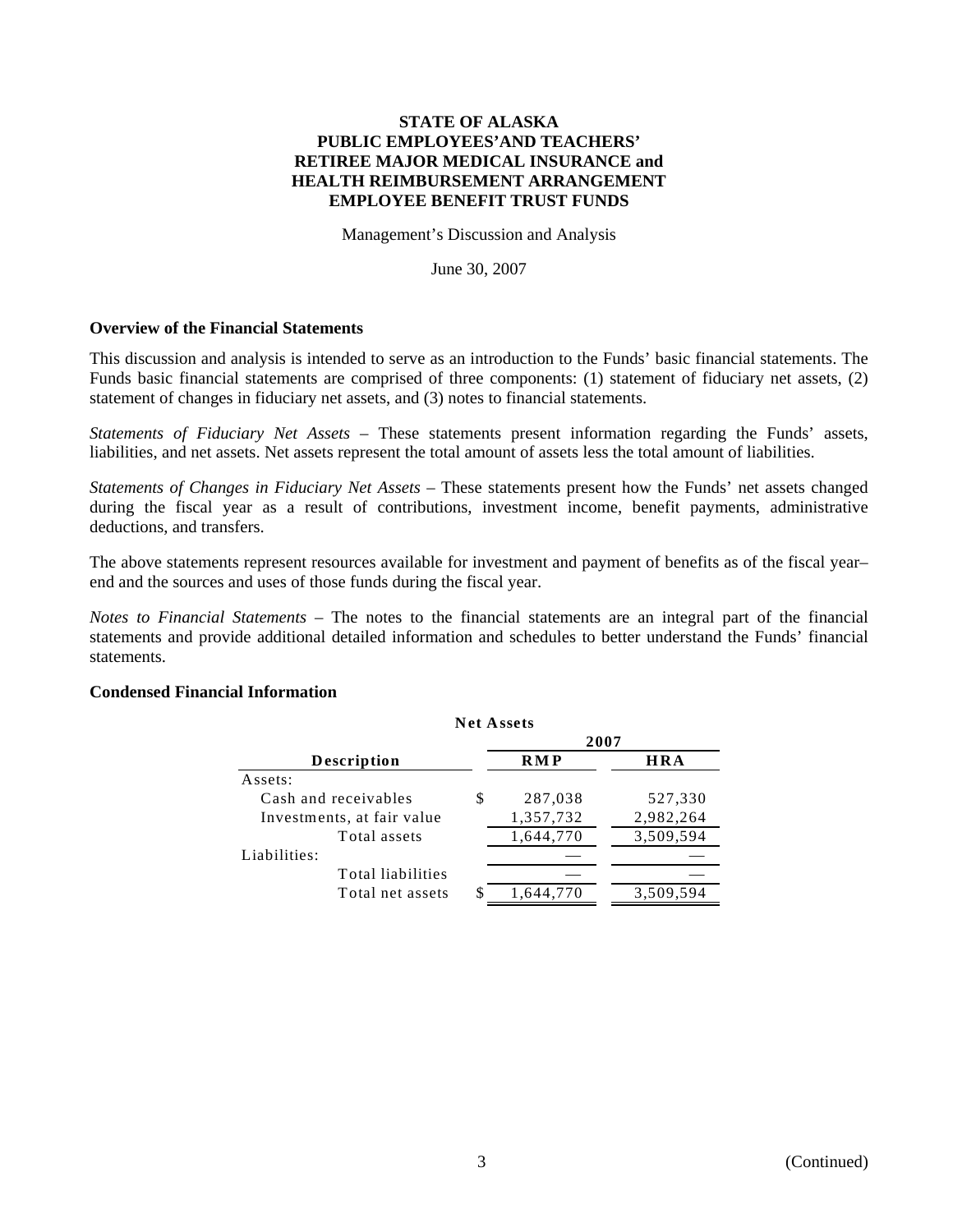Management's Discussion and Analysis

June 30, 2007

## **Condensed Financial Information (Cont.)**

|                               |    | 2007       |            |
|-------------------------------|----|------------|------------|
| <b>Description</b>            |    | <b>RMP</b> | <b>HRA</b> |
| Net assets, beginning of year | S  |            |            |
| Additions:                    |    |            |            |
| Contributions                 |    | 1,603,166  | 3,412,444  |
| Net investment income         |    | 41,604     | 97,150     |
| Total additions               |    | 1,644,770  | 3,509,594  |
| Deductions:                   |    |            |            |
| <b>Benefits</b>               |    |            |            |
| Administrative                |    |            |            |
| Total deductions              |    |            |            |
| Increase in net assets        |    | 1,644,770  | 3,509,594  |
| Net assets, end of year       | \$ | 1,644,770  | 3,509,594  |

#### **Changes in Net Assets**

#### **Financial Analysis of the Funds**

The Statements of Fiduciary Net Assets as of June 30, 2007 showed total assets exceeding total liabilities by \$1,644,770 and \$3,509,594 for the RMP and HRA Funds respectively. These amounts represent the total Fund assets held in trust for benefits for each Fund. The entire amount is available to cover the Funds' obligations to pay benefits for its members and their beneficiaries.

The investment of Funds' assets is a long–term undertaking. On an annual basis, the Alaska Retirement Management Board (ARMB) reviews and adopts an asset allocation strategy to ensure the asset mix will remain at an optimal risk/return level given the Funds' constraints and objectives. During fiscal year 2007, the ARMB adopted the following asset allocation for both Funds: 35% in the domestic large capitalization equity pool, 9% in the domestic small capitalization equity pool, 18% in the international equity pool, 4% in the emerging markets equity pool, 13% in the domestic fixed income pool, 2% in the international fixed income pool, 10% in the treasury inflation protected pool, and 9% in the real estate pool.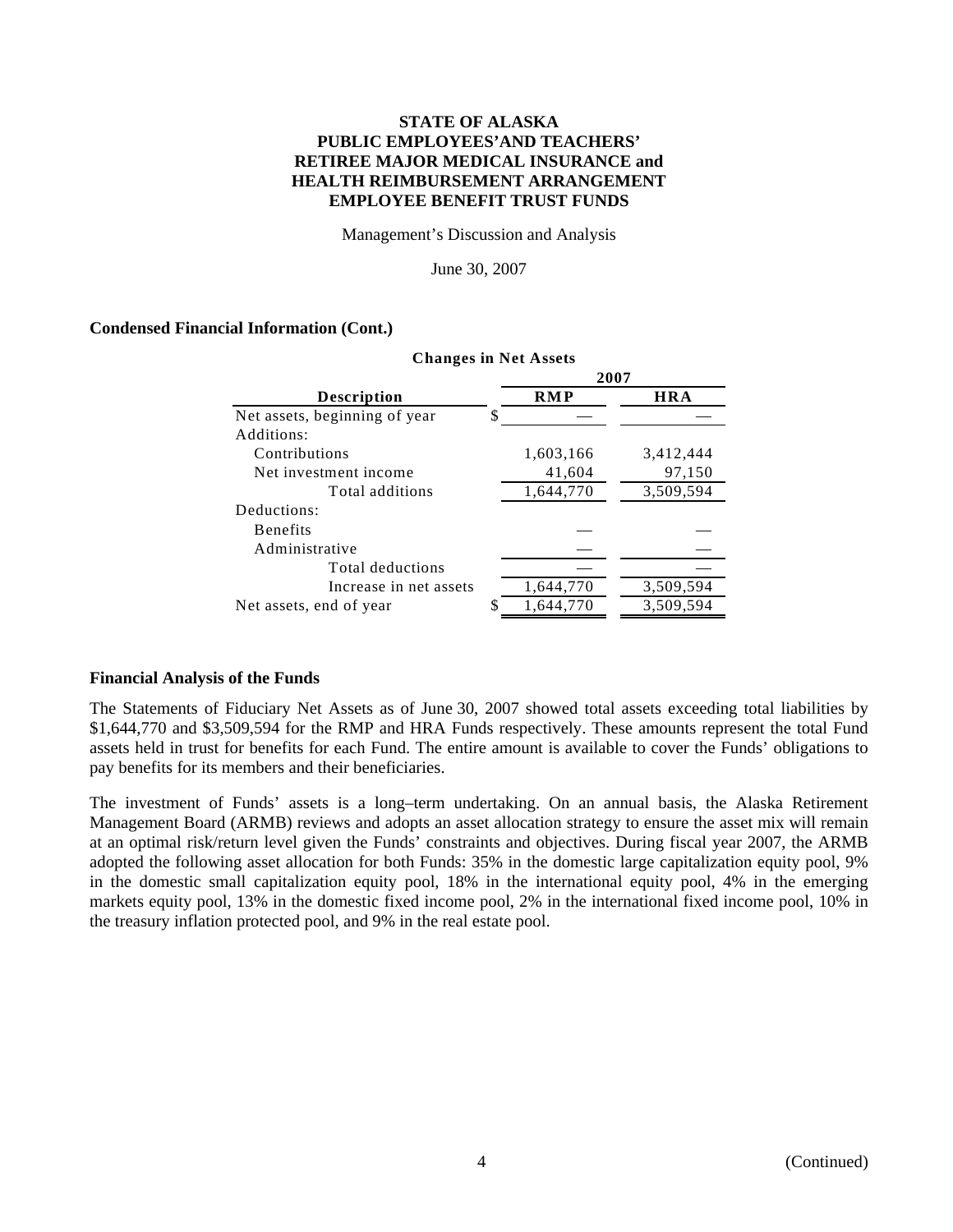Management's Discussion and Analysis

June 30, 2007

## **Contribution Rates**

Contribution rates are will be determined by the ARMB. Both Funds are funded by the employers. No employee contributions to the fund are permitted. Contributions to the HRA Fund are an amount equal to three percent of the employer's average annual employee compensation, which is determined by the Division.

For fiscal year 2007, the rate for the Retiree Major Medical Insurance Fund was 1.75 percent per Resolution 2006-28, and the rate for the Health Reimbursement Arrangement Fund was set at 3 percent of the employer's average annual compensation per AS 39.30.370.

## **Benefits and Deductions**

For fiscal year 2007, no deductions or benefits were paid from either fund.

## **Funding**

The funds are employer contribution funds. The values of the funds reflect employer contributions, expenses, and investment gains and losses. Employee contributions to the fund are not permitted.

#### **Fiduciary Responsibilities**

The ARMB and the Commissioner of Administration are co-fiduciaries of the Fund. The assets of the fund can only be used for the exclusive benefit of the Funds' participants, beneficiaries, and alternate payees.

#### **Request for Information**

This financial report is designed to provide a general overview of the Funds' finances for all those with interest in the Funds' finances. Questions concerning any of the information provided in this report or requests for additional financial information should be addressed to the State of Alaska, Division of Retirement & Benefits, Accounting Section, P.O. Box 110203, Juneau, Alaska 99811-0203.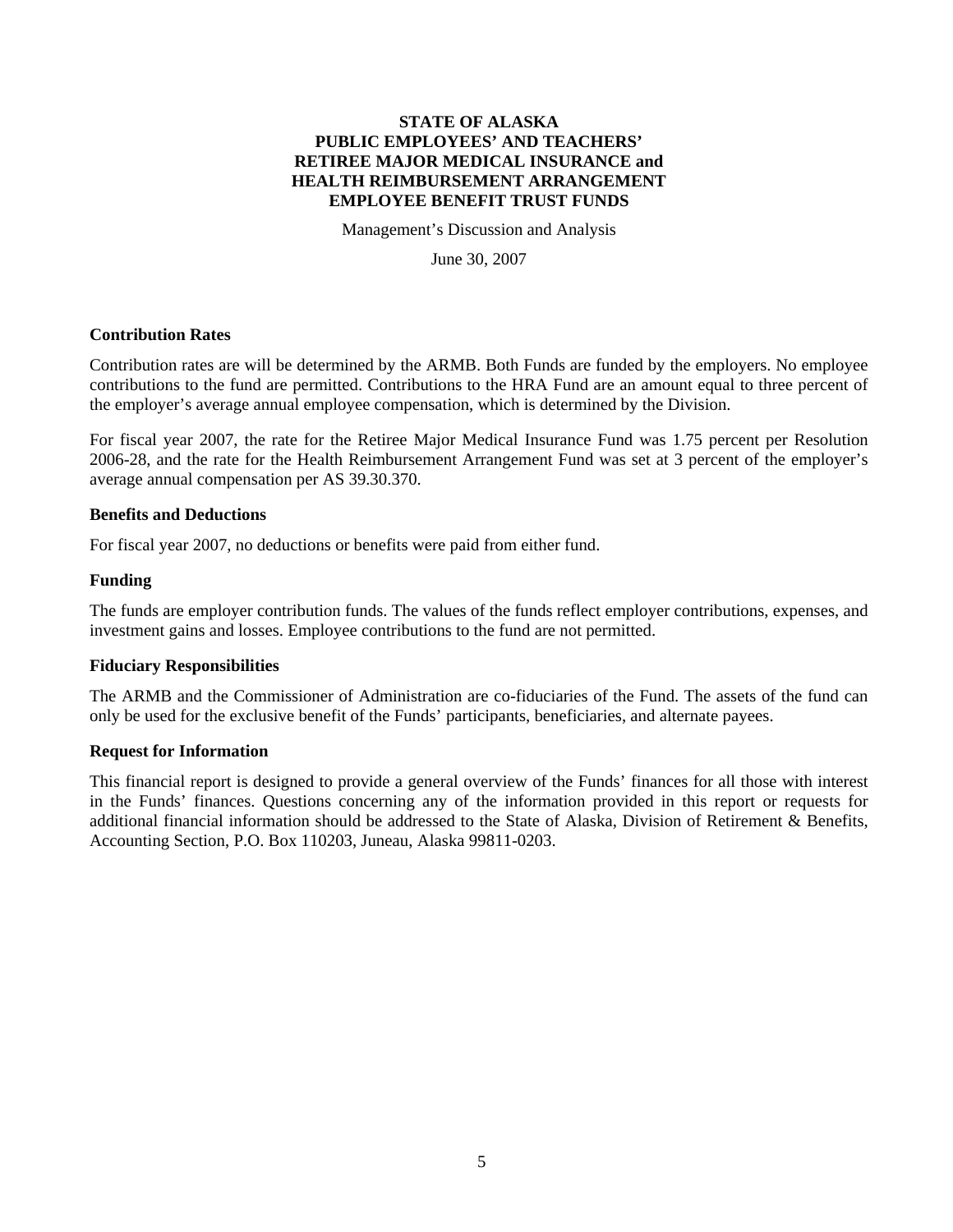## **STATE OF ALASKA PUBLIC EMPLOYEES' AND TEACHERS' EMPLOYEE BENEFIT TRUST FUNDS RETIREE MAJOR MEDICAL INSURANCE and HEALTH REIMBURSEMENT ARRANGEMENT**

Statements of Fiduciary Net Assets

## June 30, 2007

|                                                   | 2007       |            |  |
|---------------------------------------------------|------------|------------|--|
|                                                   | <b>RMP</b> | <b>HRA</b> |  |
| Assets:                                           |            |            |  |
| Cash and cash equivalents (notes 3 and 5):        |            |            |  |
| \$<br>Short-term fixed income pool                | 137,832    | 223,545    |  |
| Total cash and cash equivalents                   | 137,832    | 223,545    |  |
| Investments - ERISA commingled and mutual funds   |            |            |  |
| (note 4 and 5):                                   |            |            |  |
| SSGA Domestic fixed income pool                   | 179,595    | 395,054    |  |
| SSGA International fixed income pool              | 27,732     | 61,003     |  |
| Domestic equity pool                              | 588,614    | 1,290,441  |  |
| SSGA International equity pool                    | 249,010    | 547,784    |  |
| Lazard Emerging market equity pool                | 55,497     | 122,086    |  |
| SSGA Real estate equity pool                      | 118,916    | 261,530    |  |
| SSGA Treasury inflation protected pool            | 138,368    | 304,366    |  |
| Total investments                                 | 1,357,732  | 2,982,264  |  |
| Receivables                                       |            |            |  |
| Contributions receivable                          | 97,274     | 199,926    |  |
| Due from State of Alaska General Fund             | 51,932     | 103,859    |  |
| Total other                                       | 149,206    | 303,785    |  |
| <b>Total assets</b>                               | 1,644,770  | 3,509,594  |  |
| Liabilities:                                      |            |            |  |
| <b>Total liabilities</b>                          |            |            |  |
| Total net assets held in trust for RMP and HRA \$ | 1,644,770  | 3,509,594  |  |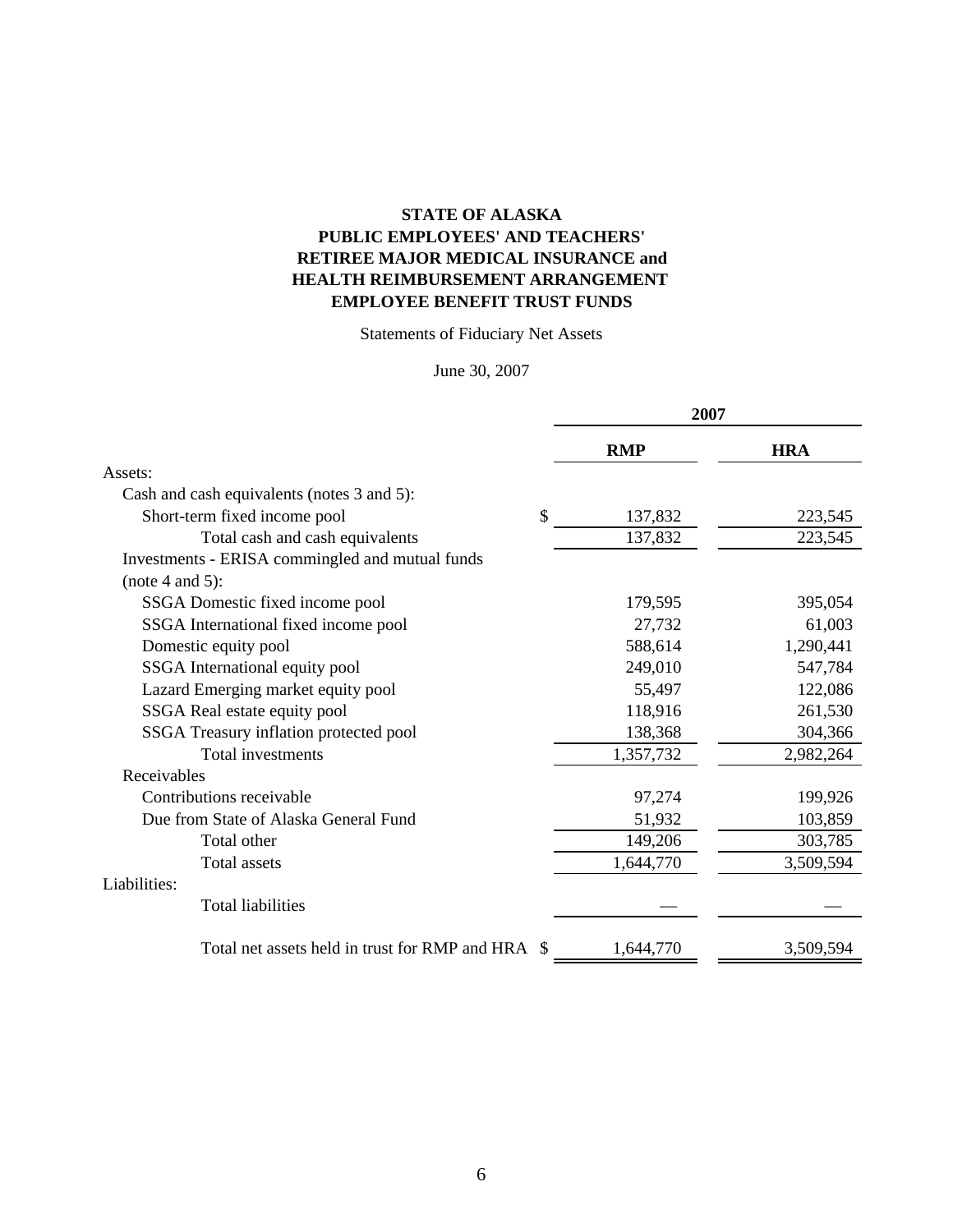## **STATE OF ALASKA PUBLIC EMPLOYEES' AND TEACHERS' EMPLOYEE BENEFIT TRUST FUNDS RETIREE MAJOR MEDICAL INSURANCE and HEALTH REIMBURSEMENT ARRANGEMENT**

Statements of Changes in Fiduciary Net Assets

June 30, 2007

|                                    | 2007 |            |            |
|------------------------------------|------|------------|------------|
|                                    |      | <b>RMP</b> | <b>HRA</b> |
| Additions:                         |      |            |            |
| Contributions:                     |      |            |            |
| Employers                          | \$   | 1,603,166  | 3,412,444  |
| Total contributions                |      | 1,603,166  | 3,412,444  |
| Other                              |      |            |            |
| Investment income:                 |      |            |            |
| Net appreciation in fair value     |      | 37,291     | 86,864     |
| Interest                           |      | 3,338      | 8,146      |
| Dividends                          |      | 975        | 2,140      |
| Total investment income            |      | 41,604     | 97,150     |
| Total additions                    |      | 1,644,770  | 3,509,594  |
| Deductions:                        |      |            |            |
| <b>Benefits</b>                    |      |            |            |
| Administrative                     |      |            |            |
| Total deductions                   |      |            |            |
| Net change in fiduciary net assets |      | 1,644,770  | 3,509,594  |
| Net assets, beginning of year      |      |            |            |
| Net assets, end of year            | \$   | 1,644,770  | 3,509,594  |

See accompanying notes to basic financial statements.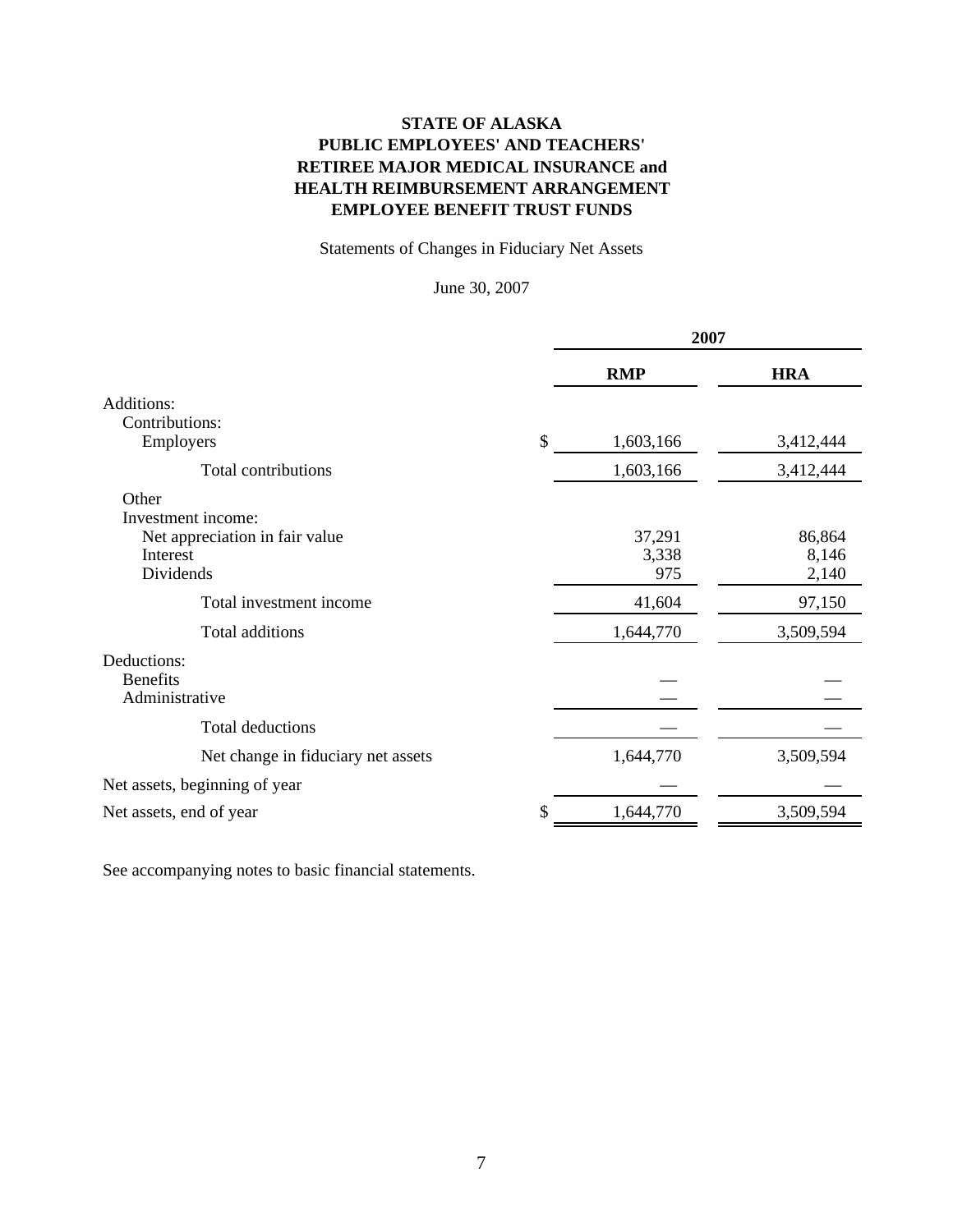Notes to Financial Statements

June 30, 2007

## **(1) Description**

The following brief description of the State of Alaska Public Employees' and Teachers' Retiree Major Medical Insurance (RMP) and Health Reimbursement Arrangement (HRA) Employee Benefit Trust Funds (Funds) is provided for general information purposes only. Participants should refer to the Fund document for more complete information.

## *General*

The RMP was created by State of Alaska Statutes effective July 1, 2006, to allow eligible members who retire directly from the Fund to obtain medical benefits. The RMP provides major medical benefits to teachers, employees of the state, political subdivisions of the state and public organizations of the state who first become members of the Public Employees Retirement System (PERS) or Teachers Retirement System (TRS) defined contribution Funds on or after July 1, 2006.

The HRA was created by State of Alaska Statutes effective July 1, 2006, to allow medical care expenses to be reimbursed from individual savings accounts established for eligible persons. The HRA is established for teachers, employees of the state, political subdivisions of the state, and public organizations of the state who first become members of the PERS or TRS defined contribution Fund on or after July 1, 2006.

The Commissioner of the Department of Administration or the commissioner's designee is responsible for the Funds' administration. The Alaska Retirement Management Board (ARMB) is fiduciary of the funds and is responsible for the specific investment of moneys in the Funds.

#### *Benefits*

The RMP offers major medical benefits to eligible benefit recipients of PERS and TRS and their dependents.

The HRA allows medical care expenses to be reimbursed from individual savings accounts established for eligible persons.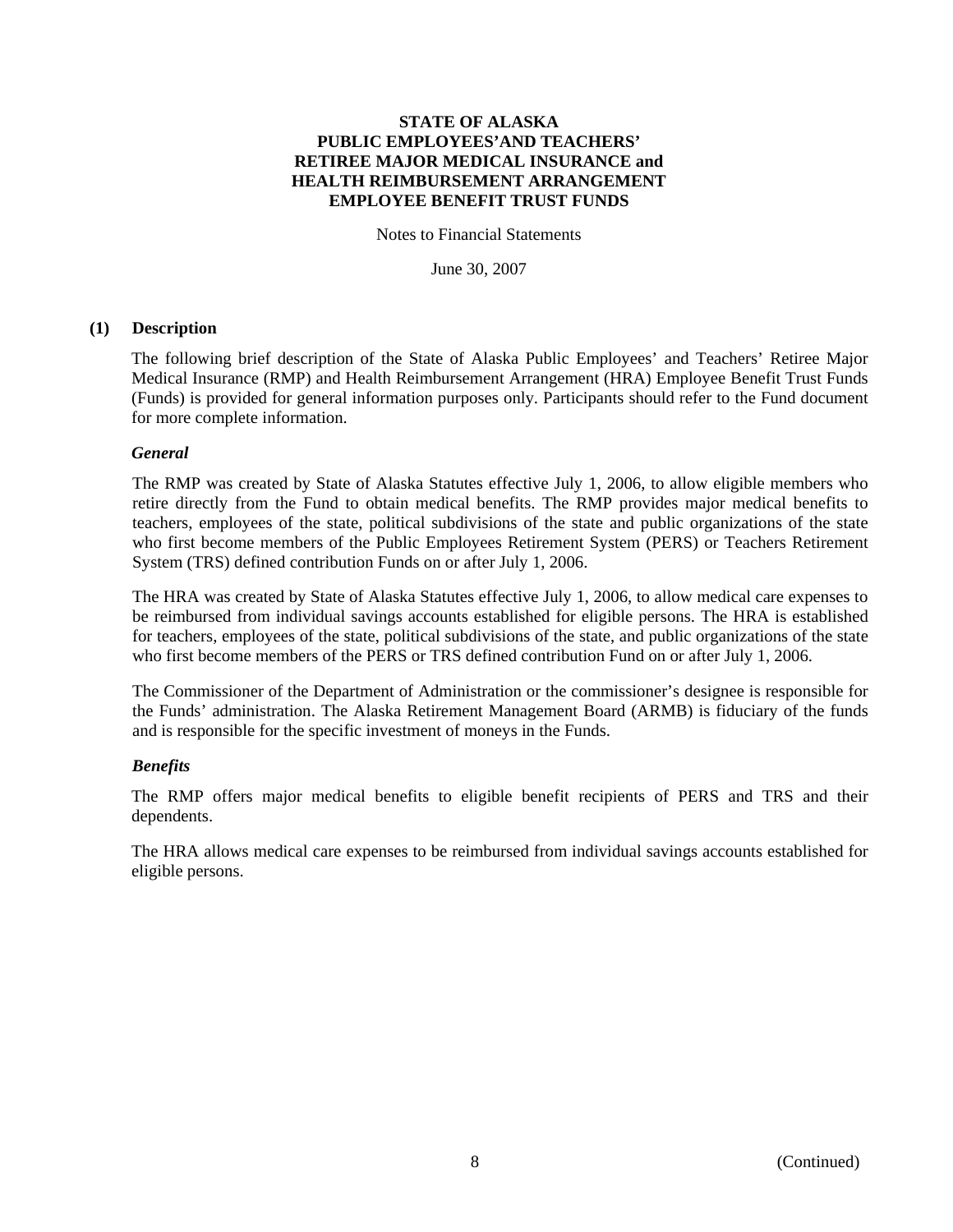Notes to Financial Statements

June 30, 2007

## **(1) Description (Cont.)**

#### *Medical*

The Funds provide medical benefits and allow medical care expenses to be reimbursed to qualified benefit recipients as defined below. A member's access to the RMP means that an eligible person may not be denied insurance coverage, except for failure to pay the required premium. Monthly premiums for health insurance can be deducted from the HRA.

- Benefit recipients of PERS first hired on or after July 1, 2006, who are under age 60, are not receiving a disability benefit, and had less than 25 years of peace officer/firefighter service or less than 30 years of other service.
- Benefit recipients of TRS first hired on or after July 1, 2006, who are under age 60, are not receiving a disability benefit, and had less than 25 years of service.
- Alternate payees under a Qualified Domestic Relations Order (QDRO).

#### *Contributions*

For each member of the RMP, an employer shall contribute to the teachers' and public employees' retiree health reimbursement arrangement Fund trust fund an amount equal to a percentage, as certified by the board, of each member's compensation from July 1 to the following June 30 to pay for retiree major medical insurance. This contribution shall be paid into the group health and life benefits fund established by the commissioner of administration under AS 39.30.095 and shall be accounted for in accordance with regulations established by the commissioner. The employer contribution rate for the fiscal year 2007 was 1.75 percent of each member's compensation.

For each member of the HRA, an employer shall contribute to the teachers' and public employees' retiree health reimbursement arrangement Fund trust fund an amount equal to three percent of the employer's average annual employee compensation. The administrator shall maintain a record for each member to account for employer contributions on behalf of that member. The board shall establish by regulation the rate of interest to be applied annually to the amount in a member's individual account.

## *Payment of Benefits*

The administrator may deduct the cost of monthly premiums from the individual account for retiree major medical insurance on behalf of an eligible person who elected retiree major medical insurance.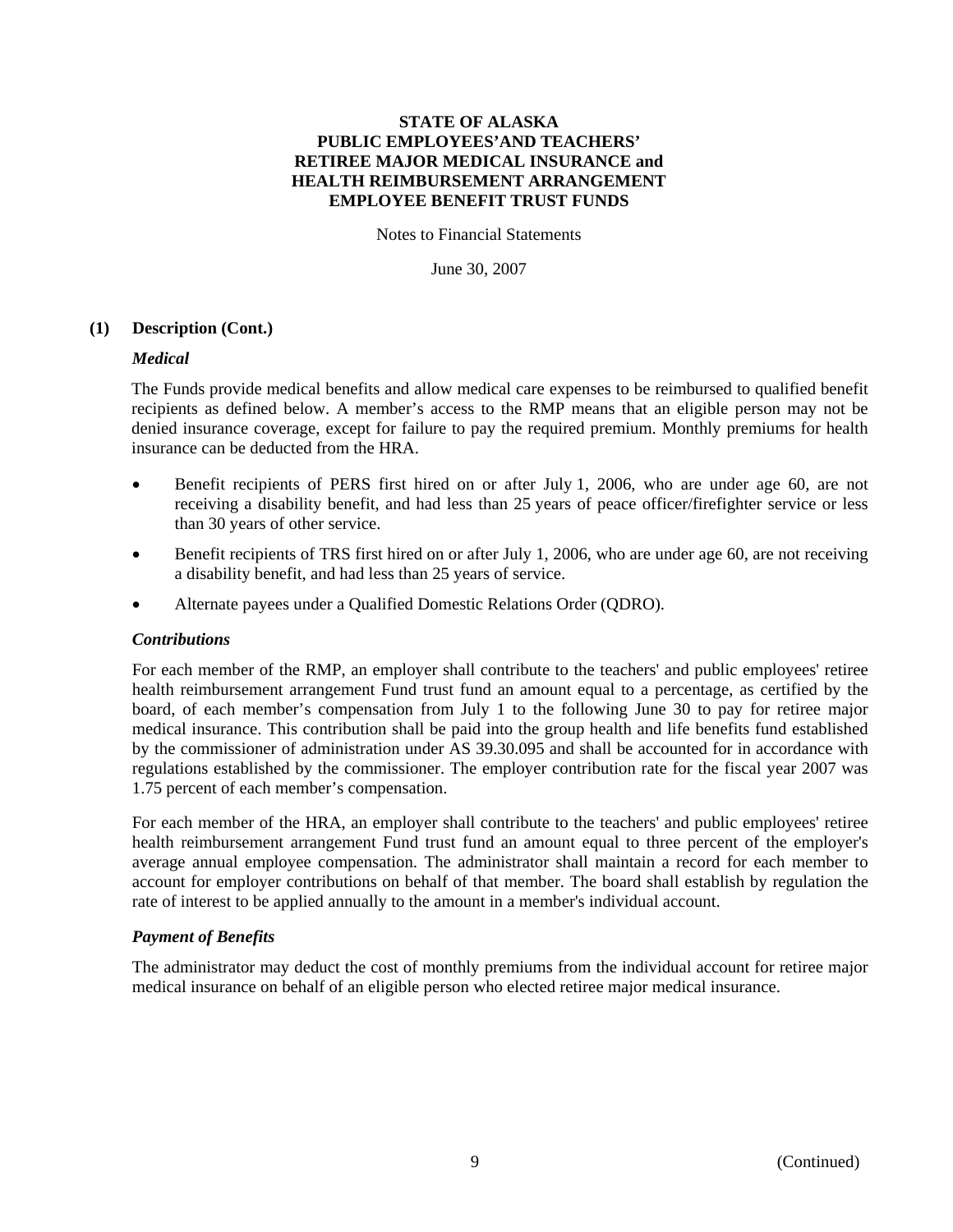Notes to Financial Statements

June 30, 2007

#### **(1) Description (Cont.)**

#### *Funding*

The values of the Funds reflect employer contributions, expenses, and investment gains and losses. Employee contributions are not permitted.

## *Effect of Termination*

The state has the right to amend the provisions at any time and from time to time, in whole or in part, including the right to make retroactive amendments referred to in 26 U.S.C. 401(b).

The administrator may not modify or amend the provisions retroactively in such a manner as to reduce the benefits of any member accrued to date by reason of contributions made before the modification or amendment except to the extent that the reduction is permitted by the Internal Revenue Code.

The state may, in its discretion, terminate the fund in whole or part at any time without liability for the termination. In the event of termination, all investments remain in force until all individual accounts have been completely distributed under the fund, and, after all fund liabilities are satisfied, excess assets revert to the employer.

## *Income Taxes*

Contributions and other amounts held in the Funds on behalf of a member or other person who is or may become eligible for benefits under the Funds may be used only to reimburse eligible medical expenses, are exempt from Alaska state and municipal taxes and federal taxes to the extent allowed under the Internal Revenue Code, and are not subject to anticipation, alienation, sale, transfer, assignment, pledge, encumbrance, or charge of any kind, either voluntary or involuntary, before they are received by the person entitled to the amount. Any attempt to anticipate, alienate, sell, transfer, assign, pledge, encumber, charge, or otherwise dispose of any right to amounts accrued in the Funds is void.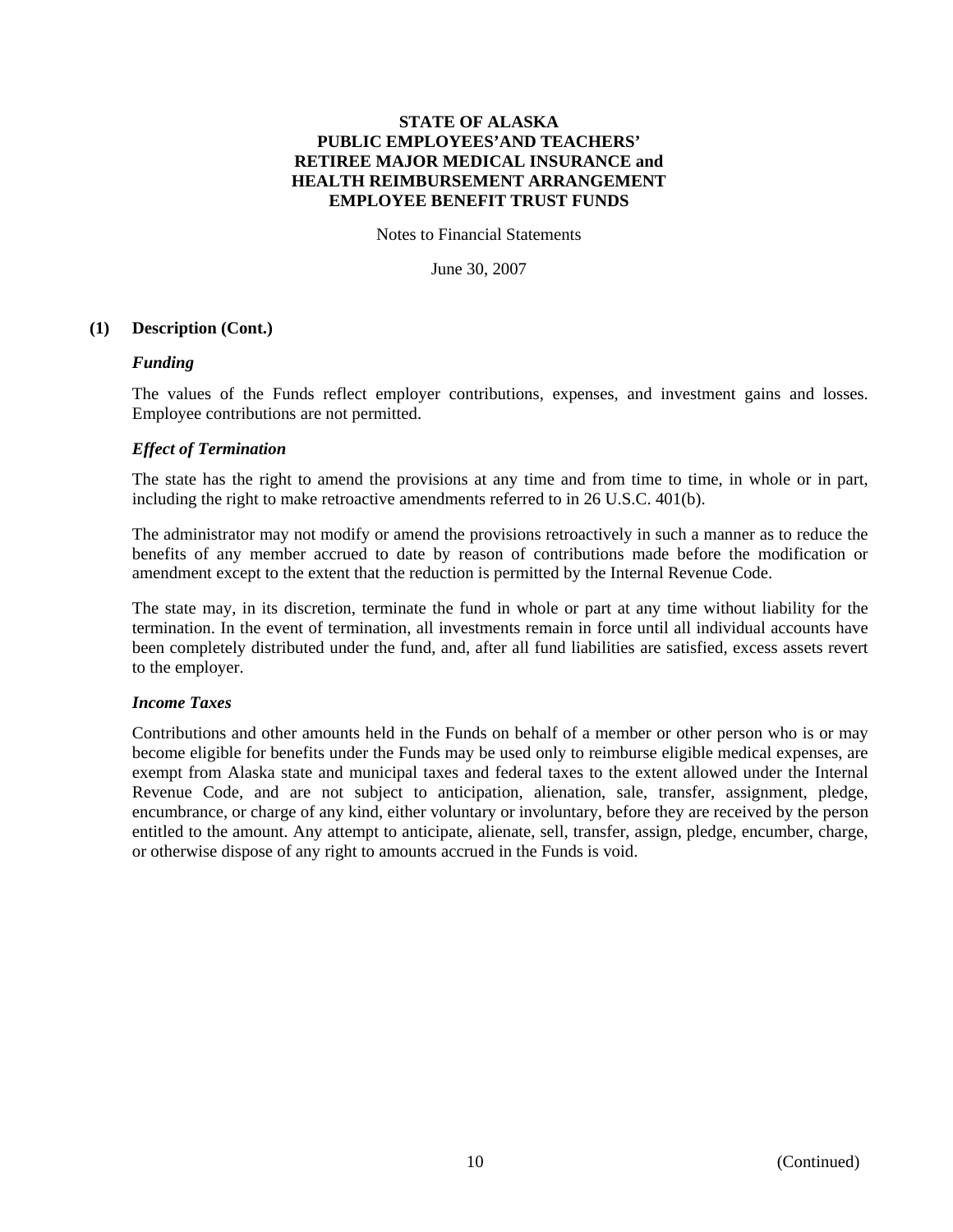Notes to Financial Statements

June 30, 2007

## **(2) Summary of Significant Accounting Policies**

#### *Basis of Accounting*

The financial statements are prepared using the accrual basis of accounting for investment income. Assets are reported at fair value in accordance with Governmental Accounting Standards Board (GASB) Statement No. 31. Investment purchases and sales are recorded on a trade-date basis. Net withdrawals represent contributions from employers and employees, net of benefits paid to RMP and HRA participants as well as administrative and investment management expenses. Contributions, benefits paid and all expenses are recorded on a cash basis.

## *Use of Estimates*

The preparation of financial statements in conformity with U.S. generally accepted accounting principles requires management to make estimates and assumptions that affect the reported amounts of assets and liabilities and disclosure of contingent assets and liabilities at the date of the financial statements and the reported amounts of additions and deductions during the reporting period. Actual results could differ from those estimates.

#### *Valuation*

Fixed income securities are valued each business day using prices obtained from a pricing service when such prices are available; otherwise, such securities are valued at the most current stale price or based on a valuation provided by investment managers.

ERISA Commingled and Mutual Funds are valued daily. Equity investments for which market quotations are readily available are valued at the last reported sale price on their principal exchange on valuation date, or official close for certain markets. If no sales are reported for that day, investments are valued at the more recent of the last published sale price or the mean between the last reported bid and asked prices, or at fair value as determined in good faith by the Trustee.

#### *Income Allocation*

Income in the fixed income pool is allocated to pool participants daily on a pro rata basis.

Income for the ERISA Commingled and Mutual Funds is credited to the fund's net asset value on a daily basis and allocated to pool participants on a pro rata basis.

#### **(3) Investments**

The State has created a pooled environment by which it manages investments. Actual investing is performed by investment officers in the State's Department of Revenue, Treasury Division, or by contracted external investment managers. A complete description of the investment policy for each pool is included in the *Department of Revenue, Treasury Division, Policies and Procedures Manual*.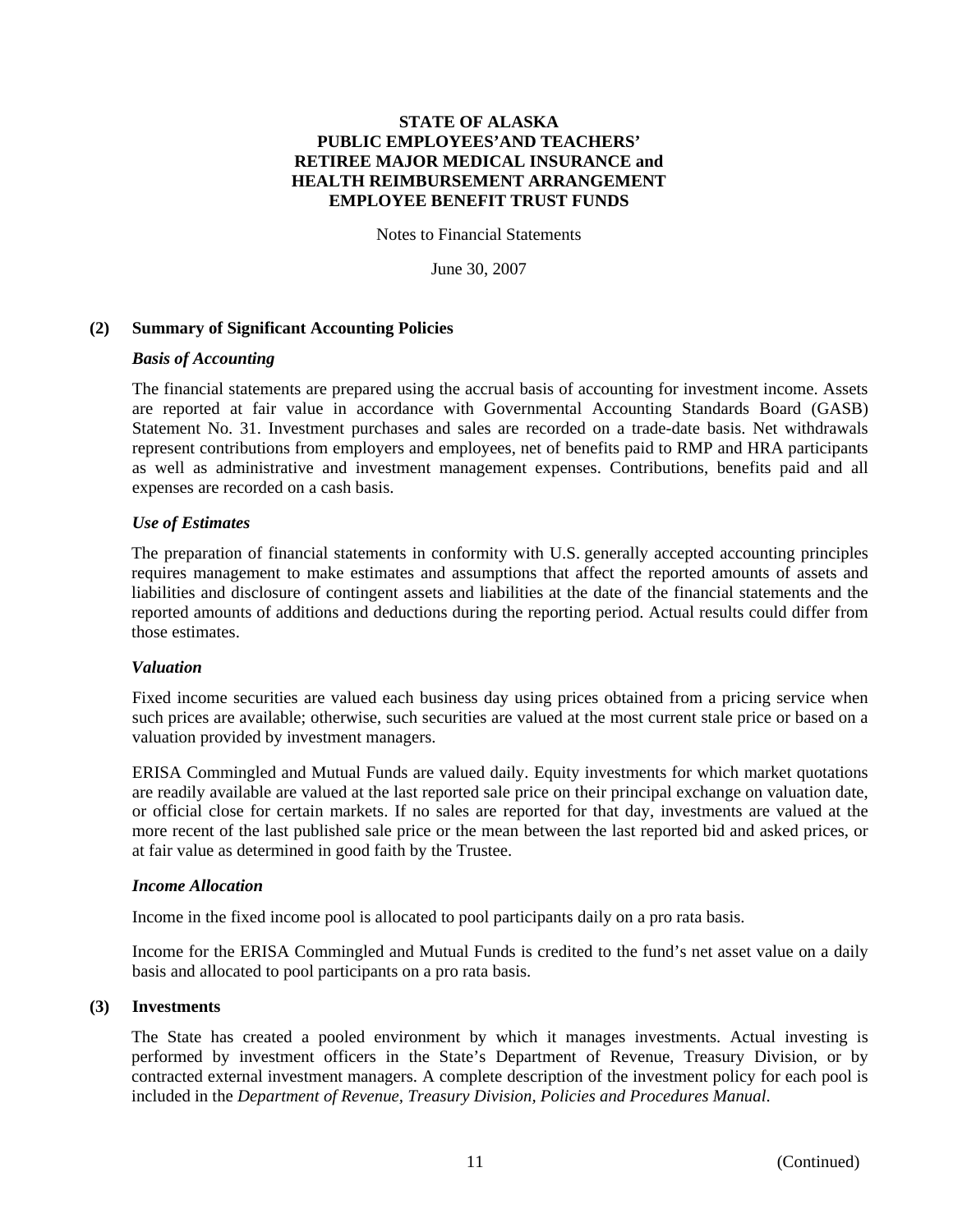Notes to Financial Statements

June 30, 2007

#### **(3) Investments (Cont.)**

## *Short-term Fixed Income Pool*

The Funds' participate in the State's internally managed Short-term Fixed Income Pool which was established March 15, 1993, with a start up and maintained share price of \$1. Treasury staff determines the allocation between permissible securities. Each participant owns shares in the pool, the number of which fluctuates daily with contributions and withdrawals. Participant shares also change at the beginning of each month when income is paid. At June 30, 2007 RMP and HRA Invested Assets included a 0.004% and .006% direct ownership in the Short-term Fixed Income Pool which included interest receivable of \$137,831.92 and \$223,544.87 respectively.

#### **(4) ERISA Commingled and Mutual Funds**

The Board contracts with external investment managers who maintain ERISA Commingled and Mutual Funds. Managers selected are subject to the provision of the ERISA Commingled and Mutual Funds the Board has selected.

#### **Domestic equity pool***:*

*SSGA Domestic Large Cap* - The purpose of this fund is to replicate the returns and characteristics of the Russell 1000® Index through buying, holding securities, and trading only when there is a change to the composition of the Index or when cash flow activity occurs in the Strategy.

*SSGA Domestic Small Cap* - The purpose of this fund is to replicate the returns and characteristics of the Russell 2000® Index through buying, holding securities, and trading only when there is a change to the composition of the Index or when cash flow activity occurs in the Strategy.

**SSGA International Equity** - The purpose of this fund is to replicate the returns and characteristics of the MSCI EAFE Index through investing in 21 individual MSCI country funds which, in turn, own the Index securities in market-weighted proportion.

**SSGA Domestic Fixed Income** - The purpose of this fund is to create a well diversified portfolio that is representative of the domestic investment grade bond market. The Passive Bond Market Index Strategy seeks to replicate the returns and characteristics of the Lehman Brothers Aggregate Bond Index through individual security selection based upon criteria generated by SSGA's credit and research group, security availability, and the analysis of its impact on the portfolio's weightings.

**SSGA International Fixed Income** - The purpose of this fund is to create a well diversified portfolio that is representative of the international government bond market. The Passive World Government Bond Ex-US Index Strategy seeks to replicate the returns and characteristics of the Citigroup World Government Bond Ex-US Index by matching duration, quality and the sector of the Index.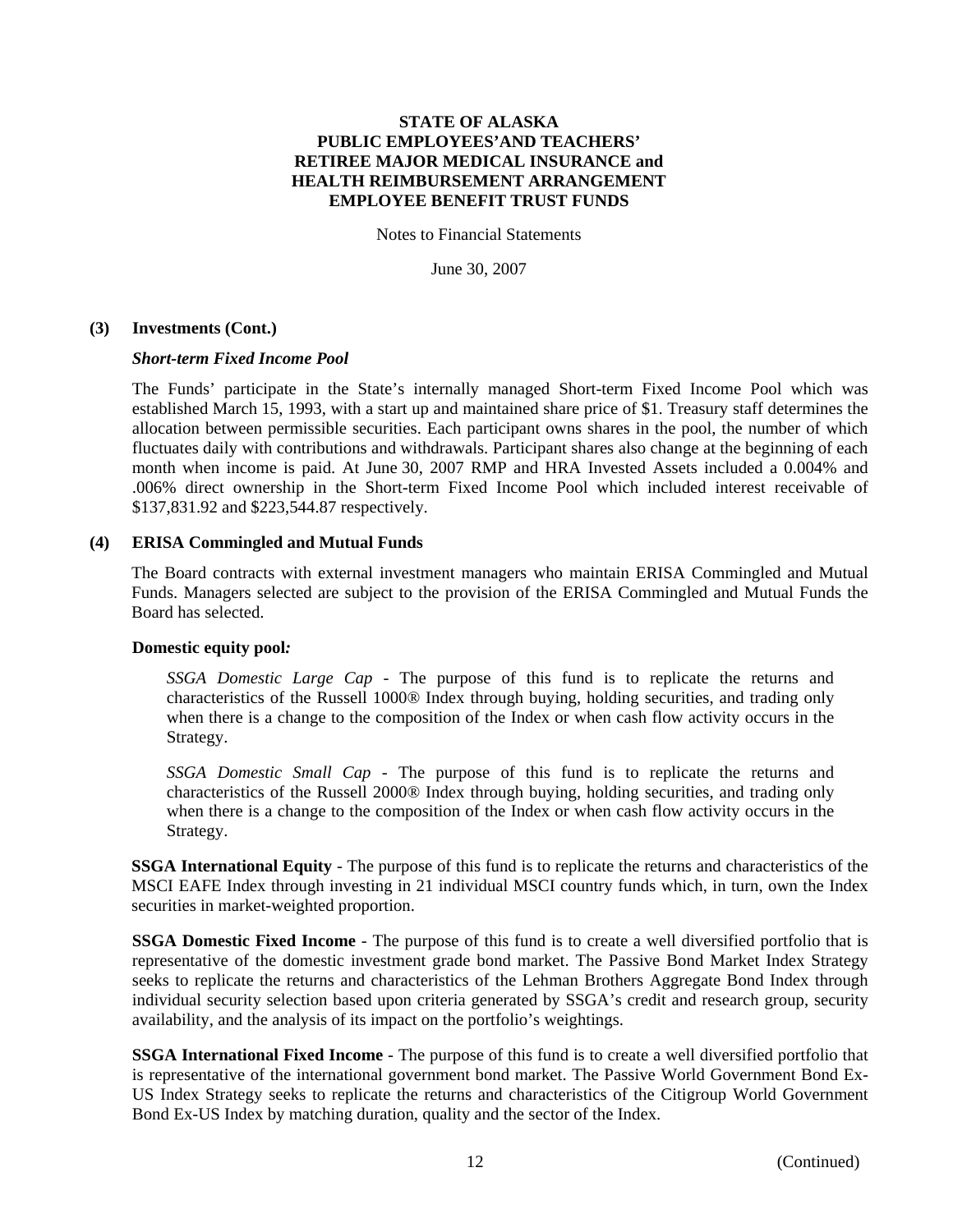Notes to Financial Statements

June 30, 2007

## **(4) ERISA Commingled and Mutual Funds (Cont.)**

**SSGA TIPS** - The U.S. Treasury Inflation Protected Securities Index Strategy seeks to replicate the returns and characteristics of the Lehman Brothers Inflation Notes Index.

**SSGA Real Estate** - The REIT Index Strategy seeks to replicate the returns and characteristics of the Dow Jones Wilshire REIT Index. To accomplish this, SSgA strategy is to buys and hold securities, trading only when there is a change to the composition of the Index or when cash flow activity occurs in the Strategy.

**Lazard Emerging Markets Equity Fund** - The purpose of this fund is to meet or exceed the MSCI Emerging Markets Index by 3% per annum over a rolling five-year period. Underlying investments are comprised of domestic and global equities as well as alternative assets.

## **(5) Deposit and Investment Risk**

|                                | Short-term Fixed Income Pool |     |            | <b>Institutional Investments</b> |            |               |            |
|--------------------------------|------------------------------|-----|------------|----------------------------------|------------|---------------|------------|
|                                | <b>RMP</b>                   |     | <b>HRA</b> |                                  | <b>RMP</b> |               | <b>HRA</b> |
| Overnight Sweep Account        | 845                          | \$. | 1,369      | <sup>\$</sup>                    |            | \$            |            |
| Short-term Investment Fund     | 5,498                        |     | 8,911      |                                  |            |               |            |
| <b>Commercial Paper</b>        | 12,177                       |     | 19,738     |                                  |            |               |            |
| Mortgage-backed                | 9,408                        |     | 15,249     |                                  |            |               |            |
| Other Asset-backed             | 67,601                       |     | 109,570    |                                  |            |               |            |
| Corporate Bonds                | 35,051                       |     | 56,812     |                                  |            |               |            |
| Convertible Bonds              |                              |     |            |                                  |            |               |            |
| Yankees:                       |                              |     |            |                                  |            |               |            |
| Corporate                      | 7,393                        |     | 11,984     |                                  |            |               |            |
| <b>ERISA</b> Commingled Funds  |                              |     |            |                                  | 1,108,722  |               | 2,434,479  |
| <b>Mutual Fund</b>             |                              |     |            |                                  | 249,010    |               | 547,784    |
| Net Other Assets (Liabilities) | (141)                        |     | (88)       |                                  |            |               |            |
| <b>Total Invested Assets</b>   | 137,832                      | -S  | 223,545    | S.                               | 1,357,732  | <sup>\$</sup> | 2,982,263  |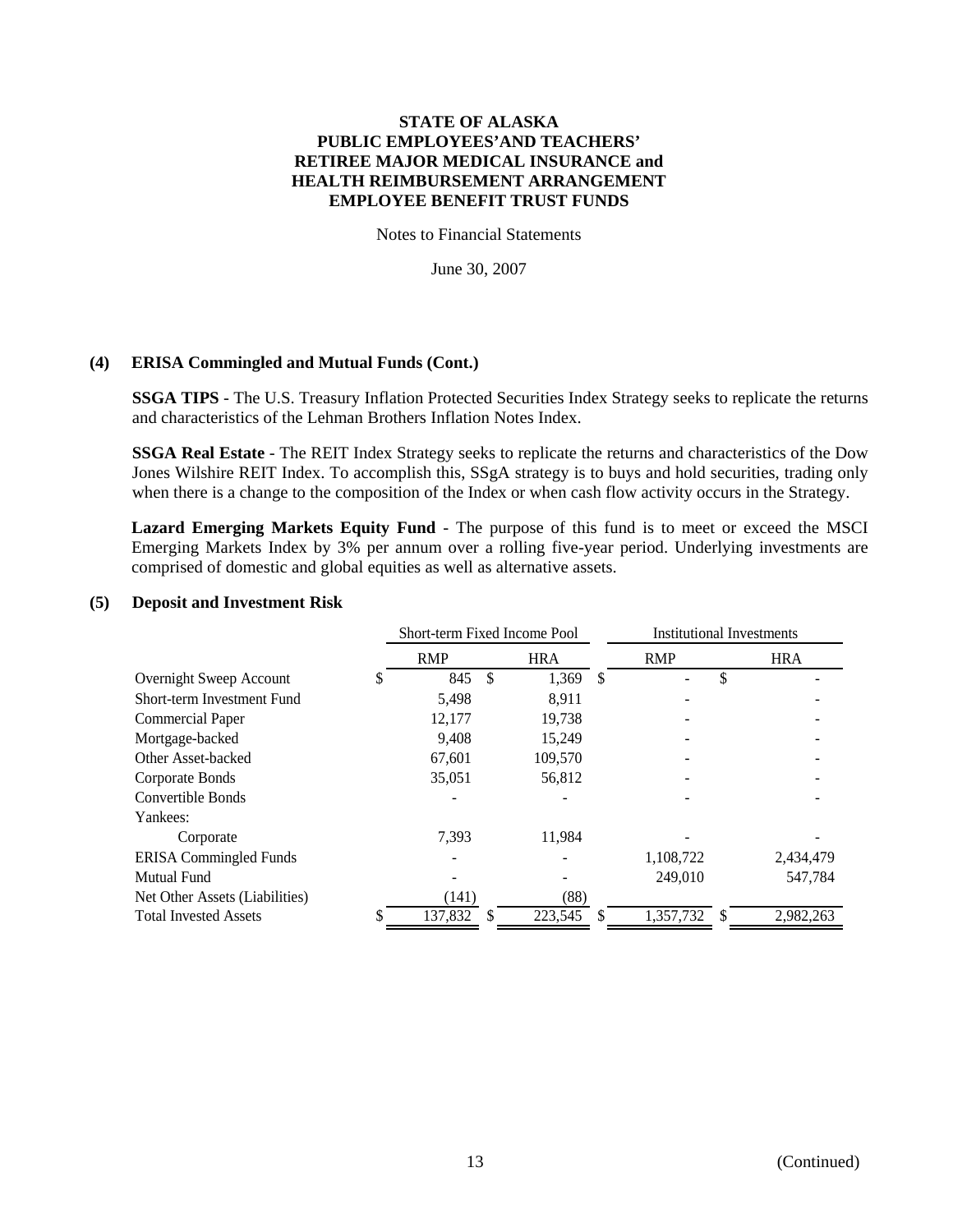Notes to Financial Statements

June 30, 2007

## **(5) Deposit and Investment Risk (Cont.)**

#### *Interest Rate Risk*

Interest rate risk is the risk that changes in interest rates will adversely affect the fair value of an investment.

## **Short-term Fixed Income Pool**

As a means of limiting its exposure to fair value losses arising from increasing interest rates, Treasury's investment policy limits individual fixed rate securities to fourteen months in maturity or fourteen months expected average life. Floating rate securities are limited to three years in maturity or three years expected average life. Treasury utilizes the actual maturity date for commercial paper and twelve-month prepay speeds for other securities. At June 30, 2007, the expected average life of individual fixed rate securities ranged from four days to seven months and the expected average life of floating rate securities ranged from less than one year to three years.

## **ERISA Commingled and Mutual Funds**

The Board does not have a policy to limit interest rate risk for these investments. The weighted average maturity of the ERISA Commingled investment funds that consists solely of debt securities, Domestic Fixed Income, International Fixed Income, and SSGA TIPS were, 4.70, 6.16, and 7.80 years at June 30, 2007, respectively.

#### *Credit Risk*

Credit risk is the risk that an issuer or other counter party to an investment will not fulfill its obligations.

The Board does not have a policy to limit the concentration of credit risk for the ERISA Commingled and Mutual Funds.

The RMP and HRA invested assets in externally managed pools may lend assets or transfer securities to broker agents or other entities for collateral in the form of cash or securities and simultaneously agree to return the collateral for the same securities in the future. There is credit risk associated with the lending transactions. The risk exists that an issuer or other counter party to an investment will not fulfill its obligations and a loss results from counterparty failure or default on a loaned security.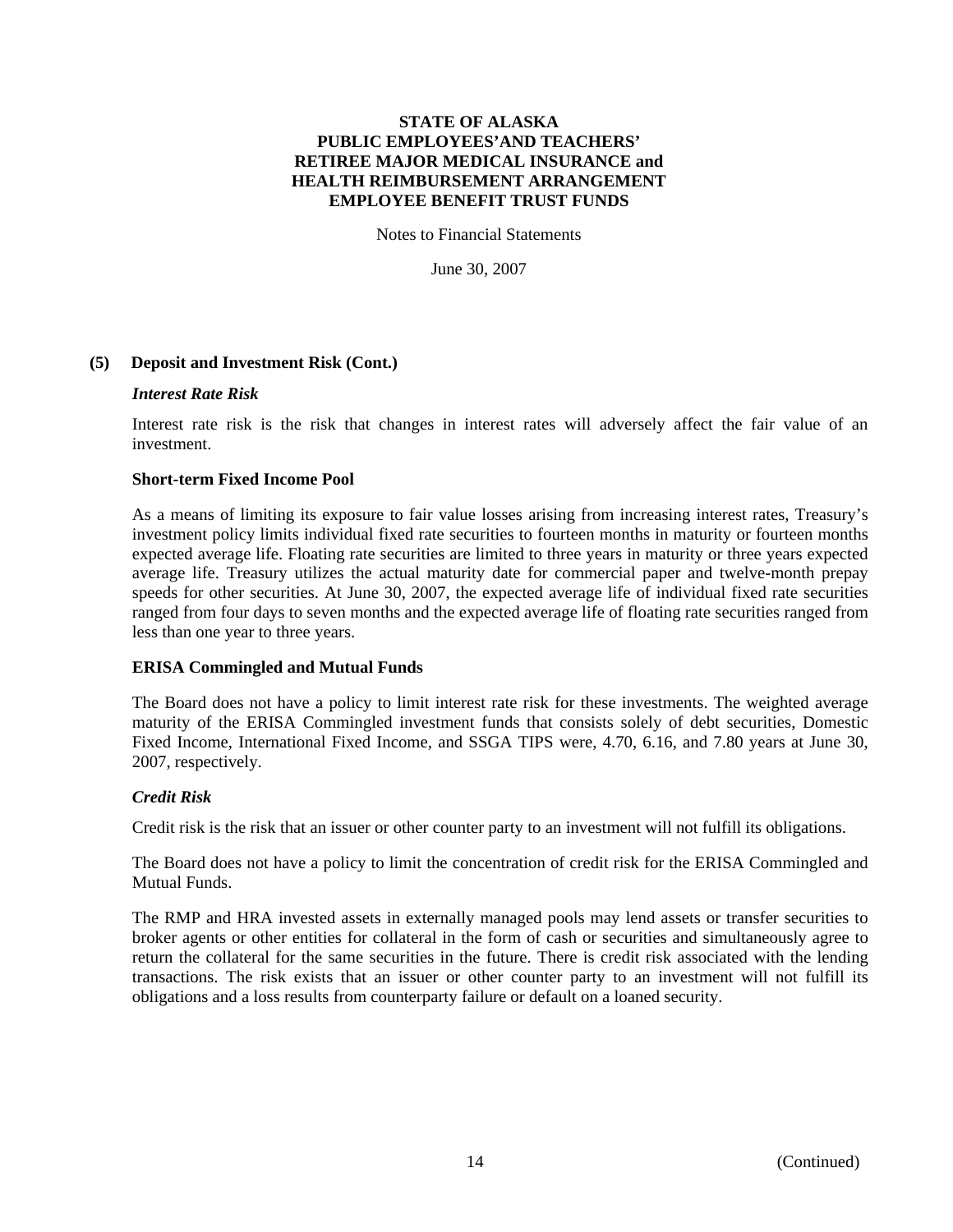Notes to Financial Statements

June 30, 2007

## **(5) Deposit and Investment Risk (Cont.)**

Treasury's investment policy has the following limitations with regard to credit risk:

With the exception of the sweep account, Short–term Fixed Income Pool investments are limited to instruments with a long–term credit rating of at least A3 or equivalent and instruments with a short–term credit rating of at least A1 or equivalent. For securities with long–term credit ratings, they may be purchased if the median rating of Standard & Poor's Corporation, Moody's and Fish is A3 or equivalent. Asset–backed and non–agency mortgage securities may be purchased if only rated by one of the rating agencies mentioned above if they are rated AAA. Unexpected daily cash surpluses that arise in this pool are invested overnight in the custodian's repurchase agreement sweep account. Treasury does not have a policy to limit credit risk associated with the sweep account.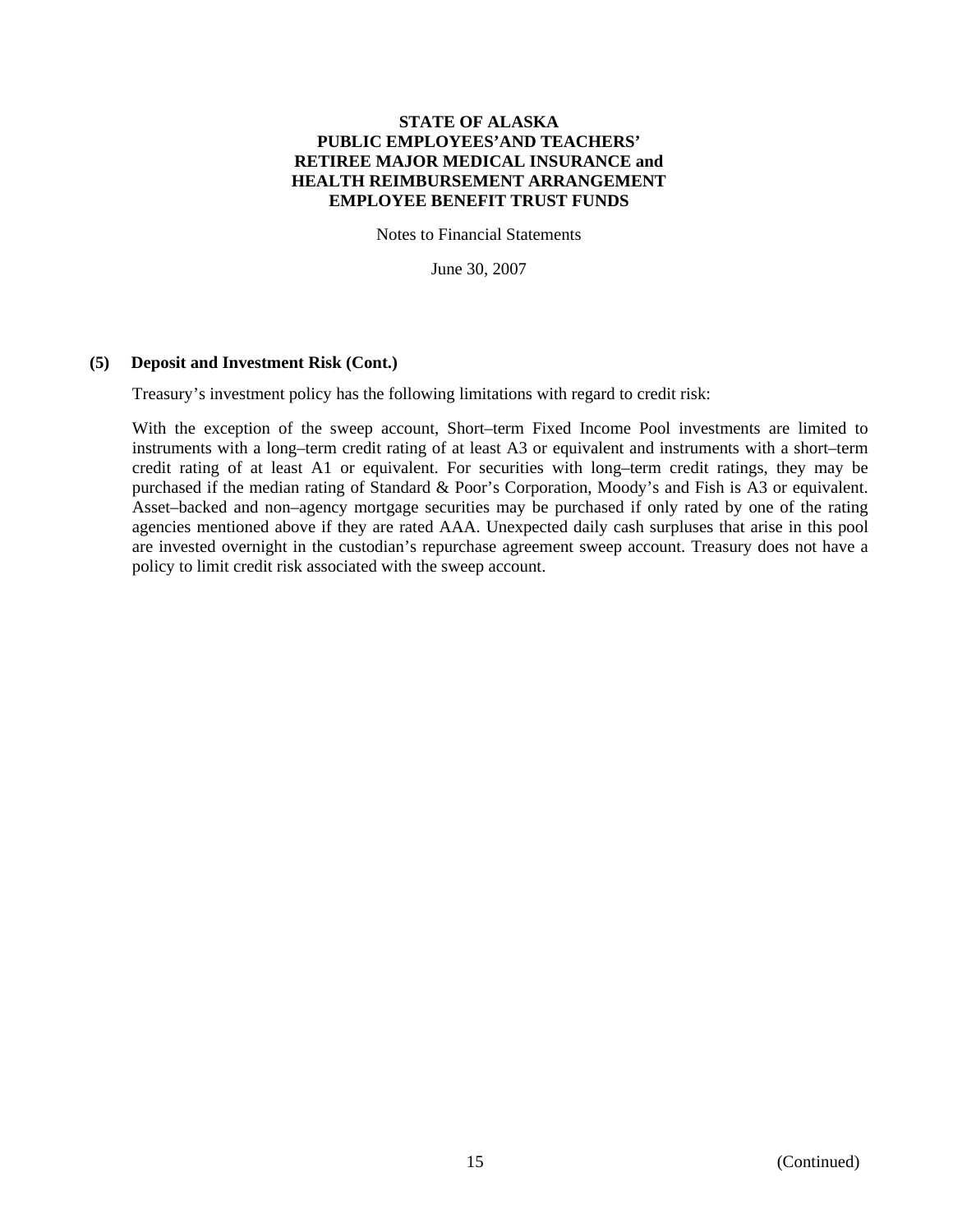Notes to Financial Statements

June 30, 2007

#### **(5) Deposit and Investment Risk (Cont.)**

At June 30, 2007, RMP and HRA Invested Assets in the short term fixed income pool consisted of securities with credit quality ratings issued by nationally recognized statistical rating organizations as follows (using Standard & Poor's Corporation rating scale):

| <b>Internally Managed Fixed Income Pool</b> |                     |            |  |  |
|---------------------------------------------|---------------------|------------|--|--|
|                                             | Rating <sup>1</sup> | Short-term |  |  |
| Overnight Sweep Account                     | Not Rated           | 0.61%      |  |  |
| Short-term Investment                       |                     |            |  |  |
| Account                                     | <b>Not Rated</b>    | 3.96       |  |  |
| Commercial Paper                            | A A                 | 1.88       |  |  |
| Commercial Paper                            | A                   | 3.09       |  |  |
| Commercial Paper                            | <b>Not Rated</b>    | 3.86       |  |  |
| Mortgage-backed                             | A A A               | 6.50       |  |  |
| Mortgage-backed                             | A                   | 0.32       |  |  |
| Other Asset-backed                          | A A A               | 40.98      |  |  |
| Other Asset-backed                          | $A \overline{A}$    | 0.91       |  |  |
| Other Asset-backed                          | A                   | 6.34       |  |  |
| Other Asset-backed                          | <b>Not Rated</b>    | 0.78       |  |  |
| Corporate Bonds                             | A A A               | 1.97       |  |  |
| Corporate Bonds                             | AA                  | 15.13      |  |  |
| Corporate Bonds                             | A                   | 8.31       |  |  |
| Yankees:                                    |                     |            |  |  |
| Corporate                                   | AA                  | 3.09       |  |  |
| Corporate                                   | A                   | 1.75       |  |  |
| Corporate                                   | <b>Not Rated</b>    | 0.52       |  |  |
|                                             |                     | 100.00 %   |  |  |

<sup>1</sup>Rating modifiers are not disclosed.